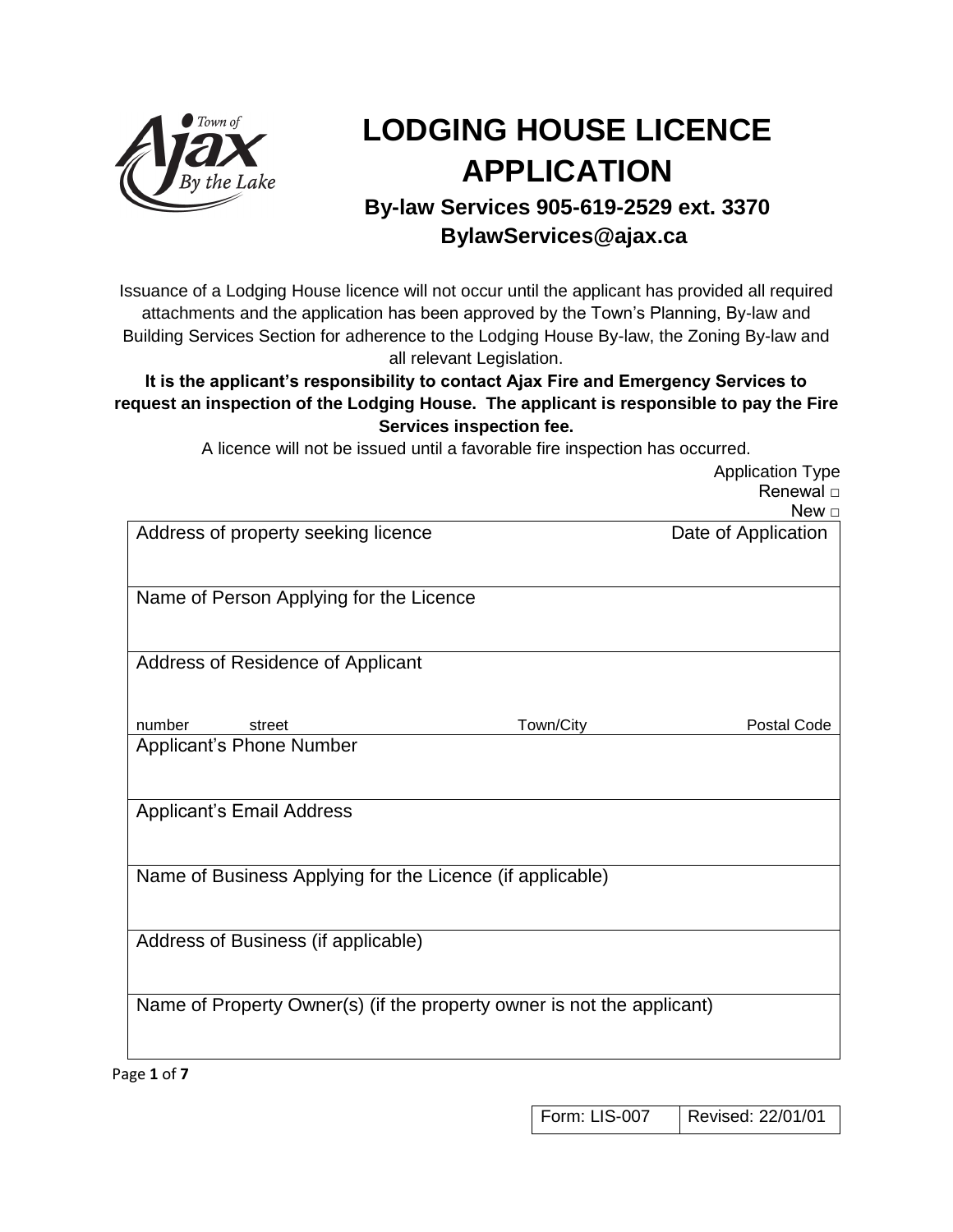|                 |                     | When did the property first become used as a lodging house?                                                                                                                                                                                                                 |
|-----------------|---------------------|-----------------------------------------------------------------------------------------------------------------------------------------------------------------------------------------------------------------------------------------------------------------------------|
|                 |                     | How many lodging units are located at the proposed lodging house?                                                                                                                                                                                                           |
|                 |                     | What is the gross floor area of the lodging house?<br>(gross floor area means the combined floor area of all levels of the house excluding porches,<br>verandas, garages and any unfinished portions of a basement)<br>How many bathrooms are available for use by lodgers? |
| Yes             | <b>No</b><br>$\Box$ | Is there an accessory apartment at the lodging house?                                                                                                                                                                                                                       |
| Yes<br>$\Box$   | <b>No</b><br>$\Box$ | Is there any new construction proposed?<br>If yes, please describe                                                                                                                                                                                                          |
| Yes<br>$\Box$   | No<br>$\Box$        | Will lodgers receive any type of care during their residence?<br>If yes, please explain the care                                                                                                                                                                            |
| Yes             | <b>No</b><br>$\Box$ | Is the garage available to be used for vehicle parking?                                                                                                                                                                                                                     |
| Yes             | No                  | Is there a home based business operating on the property? (not including<br>the lodging house business)                                                                                                                                                                     |
| <b>Basement</b> |                     | The basement is fully finished, or<br>The basement is completely unfinished, or<br>The basement is partially finished,<br>If the basement is partially finished please explain ___________________________                                                                  |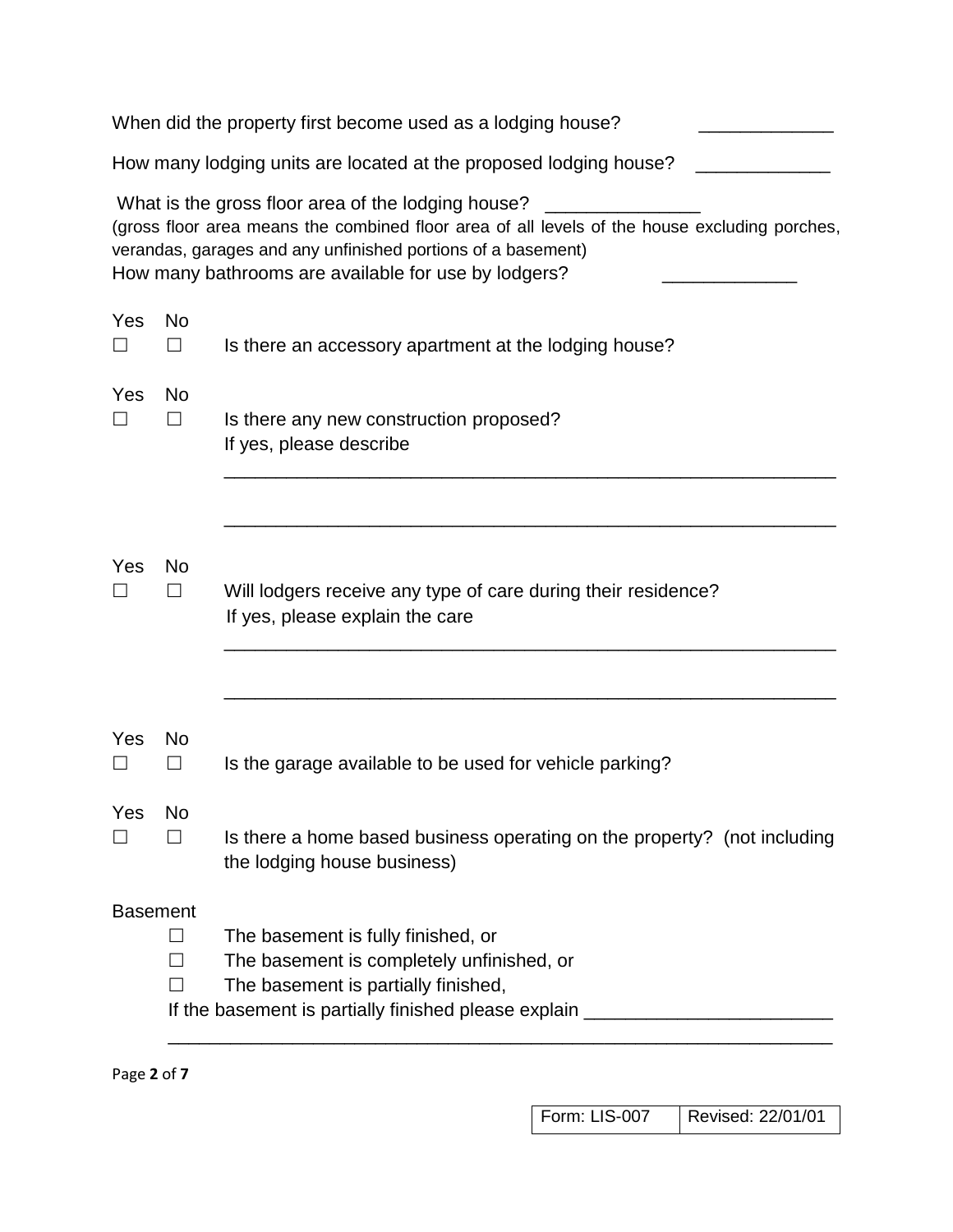**I solemnly declare that to the best of my knowledge, the information supplied on this application, including the site plan and floor plan is true, accurate, and complete in all respects.**

## \_\_\_\_\_\_\_\_\_\_\_\_\_\_\_\_\_\_\_\_\_\_\_\_\_\_\_\_\_\_\_\_\_\_\_ **signature of applicant**

Personal information contained on this form is collected under the authority of the Municipal Act, and will be used for the purpose of making a determination regarding the issuance of a Lodging House Licence. Questions about this collection should be directed to the Records & Freedom of Information Coordinator at 65 Harwood Avenue South, Ajax, Ontario, L1S 2H9. (905) 619-2529 ext. 3343

This form is available in alternate formats, upon request, by contacting 905-619-2529 ext. 3347, or email [accessibility@ajax.ca](mailto:accessibility@ajax.ca)

#### **Attachments Required with the Application**

 $\Box$  Criminal Reference Check

 $\Box$  Valid photo identification

 $\Box$  Proof of insurance in the amount of \$2 million dollars, with the Town of Ajax listed as an additional insured party

 $\Box$  Clearance letter from Durham Region Health Department

 $\Box$  fee – as per the Fees and Charges By-Law

 $\Box$  Floor plan (see attached instructions) \* not required if this is a renewal and the applicant certifies that nothing on the previously submitted floor plan has changed \*

 $\Box$  Site plan (see attached instructions) \* not required if this is a renewal and the applicant certifies that nothing on the previously submitted site plan has changed \*

 $\Box$  Letter of consent from the property owner (if the property owner is not the applicant)

 $\Box$  a copy of the business incorporating documents (if the applicant is a business)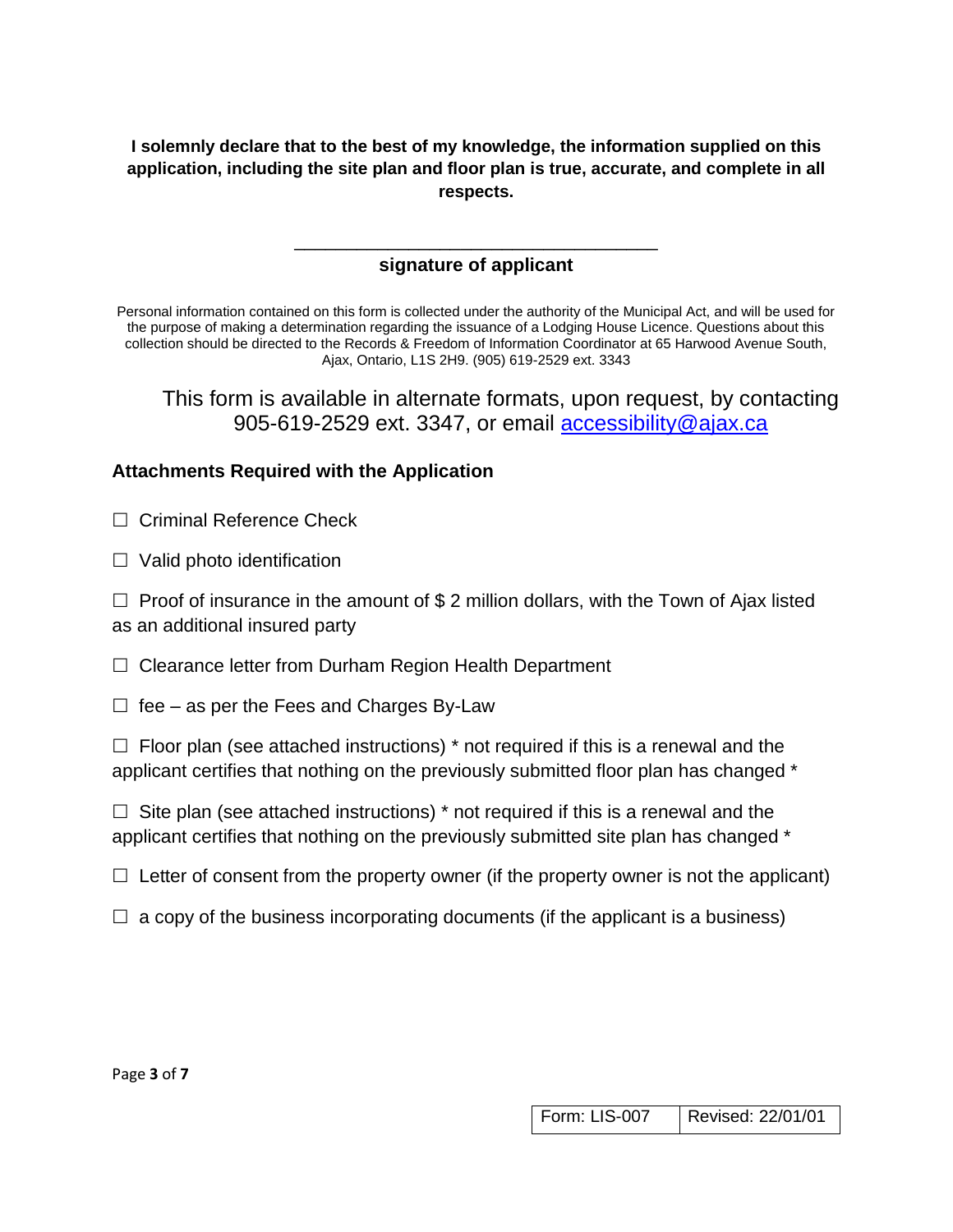# **Office Use Only**

| to be completed by By-law Services                                                     |      |
|----------------------------------------------------------------------------------------|------|
| Application and attachments received by                                                |      |
|                                                                                        |      |
|                                                                                        |      |
| name                                                                                   | date |
|                                                                                        |      |
|                                                                                        |      |
| A copy of the application and attachments have been forwarded to Fire Prevention Staff |      |
|                                                                                        |      |
|                                                                                        |      |
| name                                                                                   | date |
|                                                                                        |      |
|                                                                                        |      |

| to be completed by Planning staff                                                                                                                         |             |        |
|-----------------------------------------------------------------------------------------------------------------------------------------------------------|-------------|--------|
| A lodging house is a permitted use on the property? Yes No                                                                                                |             |        |
| The property contains ________________ parking spaces.<br>(total number of)                                                                               |             |        |
| The required number of parking spaces (pursuant to the Zoning By-law for a lodging<br>house and any other existing uses on the property) is _____________ |             |        |
| Reviewed by:                                                                                                                                              |             |        |
| (name)                                                                                                                                                    | (signature) | (date) |
| Approved by;                                                                                                                                              |             |        |
| (name)                                                                                                                                                    | (signature) | (date) |
| Additional comments;                                                                                                                                      |             |        |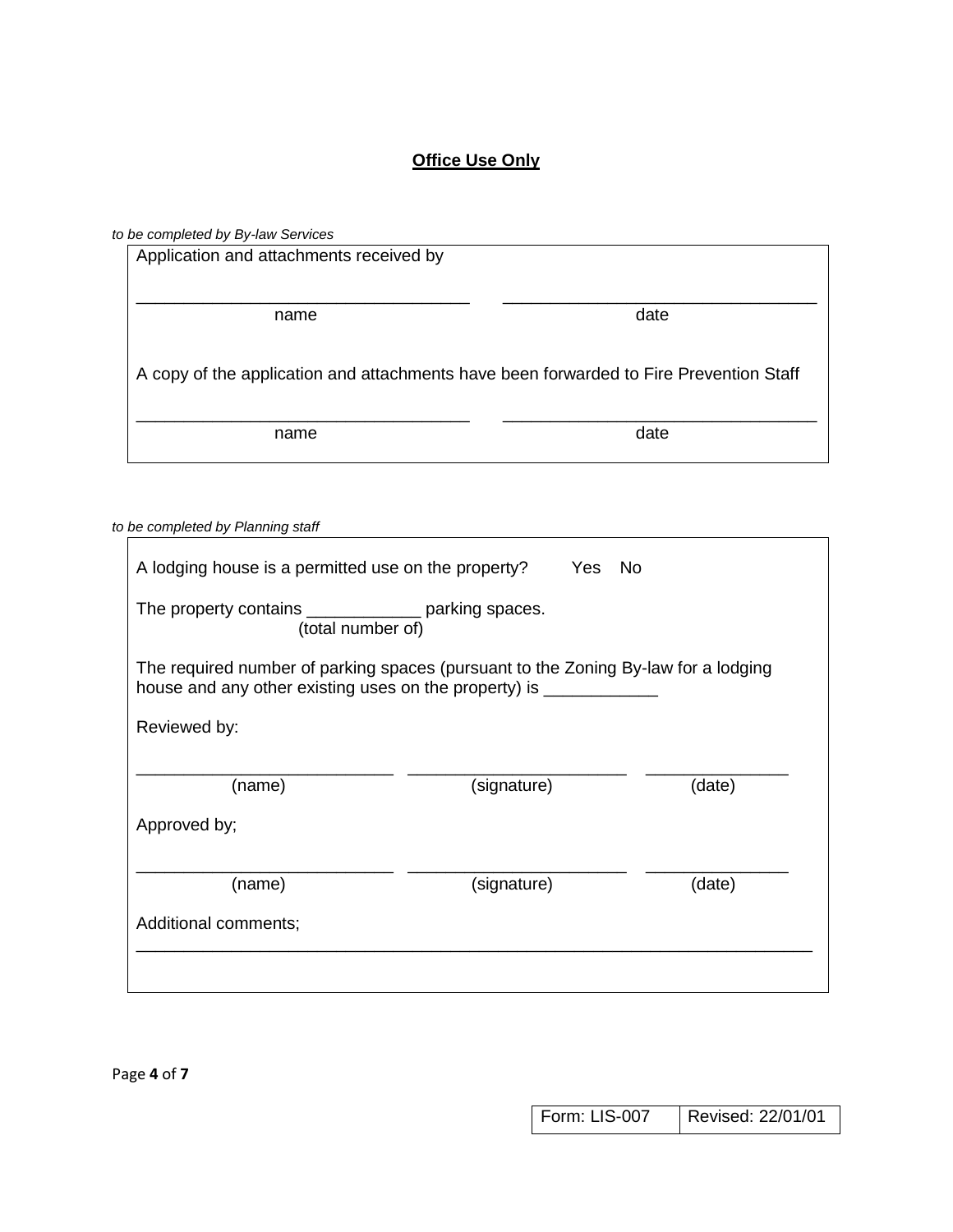*to be completed by Building staff*

| A change of use building permit is<br>not required<br>$\Box$ required and has been issued                                                                                          |                  |        |
|------------------------------------------------------------------------------------------------------------------------------------------------------------------------------------|------------------|--------|
| Building permits for all other construction (ie, deck, finished basement, accessory<br>apartment, plumbing works etc.) are<br>not required<br>$\Box$ required and have been issued |                  |        |
| All required permits have been issued.                                                                                                                                             | <b>No</b><br>Yes |        |
| Reviewed by;                                                                                                                                                                       |                  |        |
| (name)<br>Additional comments;                                                                                                                                                     | (signature)      | (date) |
|                                                                                                                                                                                    |                  |        |
|                                                                                                                                                                                    |                  |        |

*to be completed by By-law Staff*

| The gross floor area of the house is                                                |                        |
|-------------------------------------------------------------------------------------|------------------------|
| The maximum number of permitted lodging units (based on the gross floor area) is    |                        |
|                                                                                     |                        |
| <b>Parking review</b>                                                               |                        |
| Total number of parking spaces required to comply with zoning                       |                        |
|                                                                                     | (from Planning review) |
| Total number of parking spaces required to comply with licencing By-law ___         |                        |
| Total number of required parking spaces (add previous two amounts)                  |                        |
| Total number of actual parking spaces on the property                               |                        |
|                                                                                     | (from Planning review) |
| * if the actual number of parking spaces is less than the required number of spaces |                        |
| the licence will not be issued *                                                    |                        |
| The maximum number of lodging units (based on the number of parking spaces) is      |                        |
| Do the number of bathrooms on the property comply with the licencing By-law? Yes    | No.                    |
| Fire Prevention Staff have confirmed compliance with the Fire Code?                 | Yes.<br>- No           |
|                                                                                     | continued on next page |

Page **5** of **7**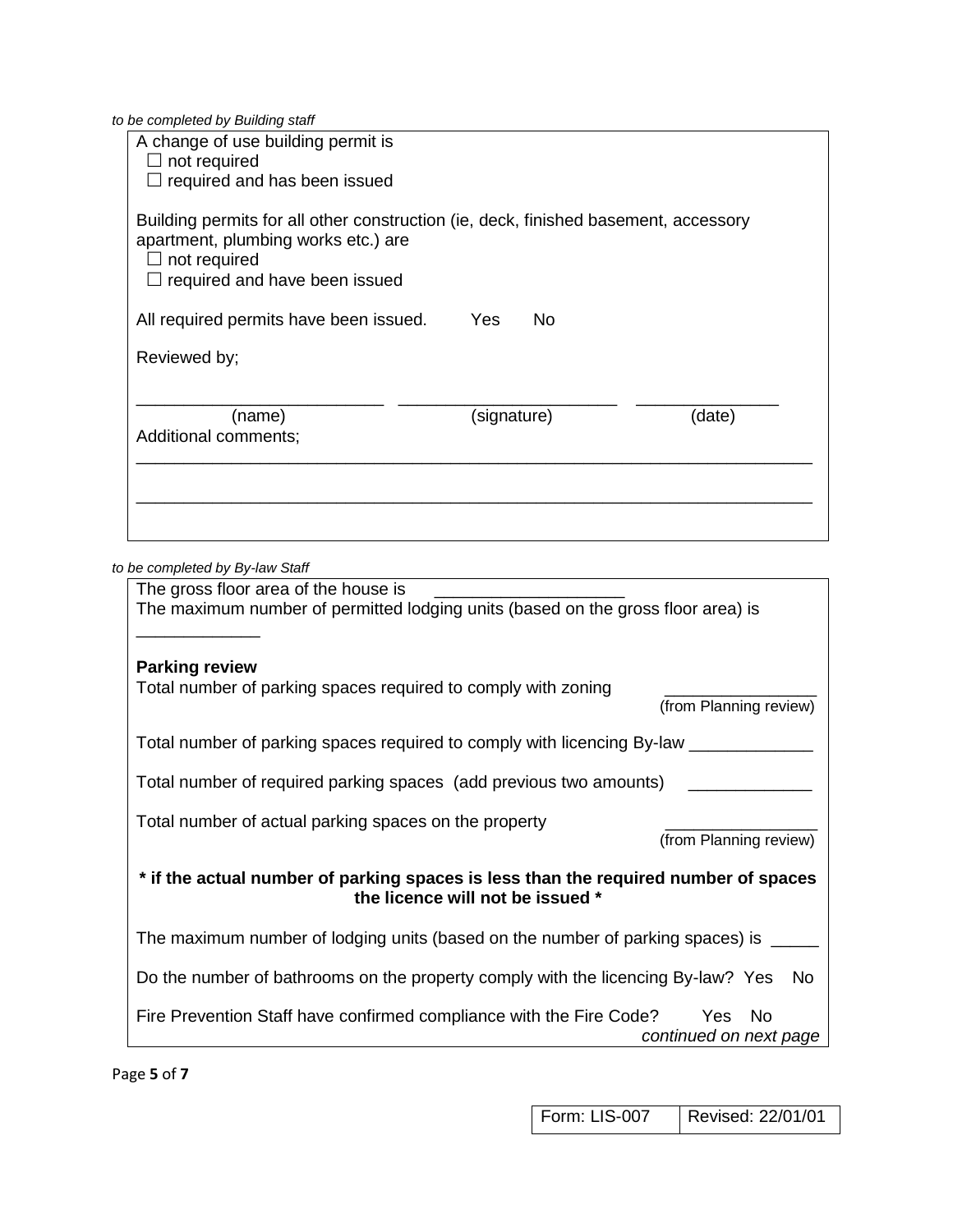|                                                | By-law staff completed a favorable property standards inspection; |        |
|------------------------------------------------|-------------------------------------------------------------------|--------|
| (name)                                         | (signature)                                                       | (date) |
| Approved by;                                   |                                                                   |        |
| (name)                                         | (signature)                                                       | (date) |
|                                                | is the maximum number of lodging units permitted                  |        |
| Special Conditions imposed on the licence ____ |                                                                   |        |
|                                                |                                                                   |        |
|                                                |                                                                   |        |
|                                                |                                                                   |        |